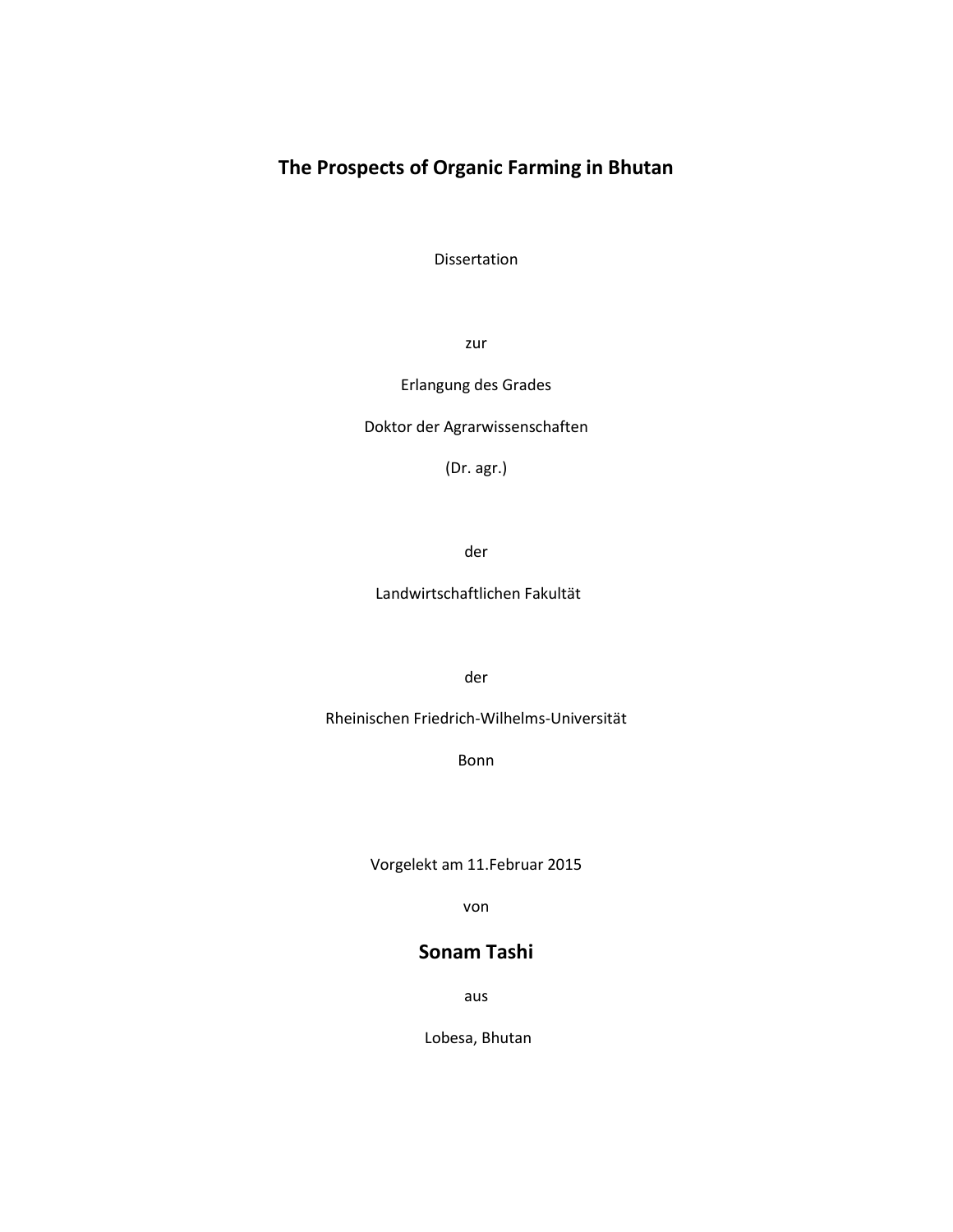### **Abstract**

The potential harmful effects of conventional agriculture (CA) and the alleged multiple benefits of organic agriculture (OA) in conjunction with the prevalence of coherent conceptual linkage between the principles of OA and Bhutan's development philosophy of Gross National Happiness have motivated the Bhutanese government to declare in 2008, to fully convert farming in the country to OA by 2020.

However, the benefits accruing from OA along with the practicality and performance of OA are being increasing questioned globally. Amidst these controversies and accentuated by the lack of empirical data from Bhutan, questions arise as to whether or not the country should convert its agricultural sector to fully organic. Therefore, to determine the possible performance and prospects of OA in Bhutan, using paddy rice as the model crop, this study investigates wide-ranging issues between OA and CA in terms of yield, soil nutrient contents and economics in Bhutan. This study also compares organic and conventional farmers' happiness as well as analyzes the strengths, opportunities, weaknesses and threats (SWOT) of OA.

The comparative investigation on yield and different soil parameters, conducted during two cropping seasons (2012 and 2013) in three agro-ecological zones (AEZs) (low, mid and high altitude) of the country, involved 120 organic and 120 conventional farmers. The socio-economic study was based on randomly selected 393 organic and 353 conventional farmers from all 20 districts of Bhutan. The SWOT analysis was conducted among 35 agricultural experts, policy makers, NGO officials and private sector members to assess experts' views on pros and cons as well as the potentials and challenges of OA, and its promotion in Bhutan. The study thus provides the first empirical data of paddy rice production, the country's most important crop, under OA and CA schemes in various parts and AEZs of Bhutan.

The comparative study on paddy yield and various soil properties, including soil organic matter (OM), nitrogen, phosphorus and potassium in the three AEZs did not reveal significant differences between organic and conventional production systems within each AEZ. However, the three factorial interaction analysis involving farm types, AEZs and years found significant differences in SOM, P, K, cation exchange capacity (CEC), bulk density and yield. Furthermore, significantly higher gross production cost (61,892 Nu ha<sup>-1</sup>) and total labor cost (49,483 Nu ha<sup>-1</sup>) in organic, and significantly higher inputs costs (11,600 Nu ha<sup>-1</sup>) and benefit-cost ratio (BCR) (2.8) in the conventional system were found. The premium price that organic paddy generally attracts was not considered in calculating either BCR or other costs/returns, yet there was no significant difference in gross and net returns between OA and CA. The happiness rating shows that the proportion of organic farmers who were subjectively happy or very happy was marginally higher at 87% as compared to conventional ones at 77%. The findings of the SWOT analysis show a considerable number of opportunities and strengths in favor of OA, together with many weaknesses and threats constraining the approach.

Based on the findings of this study, it can be concluded that OA, using paddy rice as the model crop, is in no agronomic aspect inferior to CA in Bhutan and their performances are comparable. On the basis of this and given the alleged ill effects of CA on human and ecosystem health, Bhutan may heed precautionary principle and thereby continue to adhere to its declaration to convert its entire agriculture to fully organic. Whether or not converting to OA can help to achieve food self-sufficiency (FSS) is hard to answer, because agriculture in Bhutan is constrained by several factors. But considering OA's alleged superior adaptability to the threat of looming climate change and is multiple benefits, it has the potential to achieve FSS. However, certain misgivings about OA and critical challenges, such as arranging adequate organic fertilizers and effective alternatives to conventional plant protection interventions must be addressed in order to smoothly transit to fully organic production.